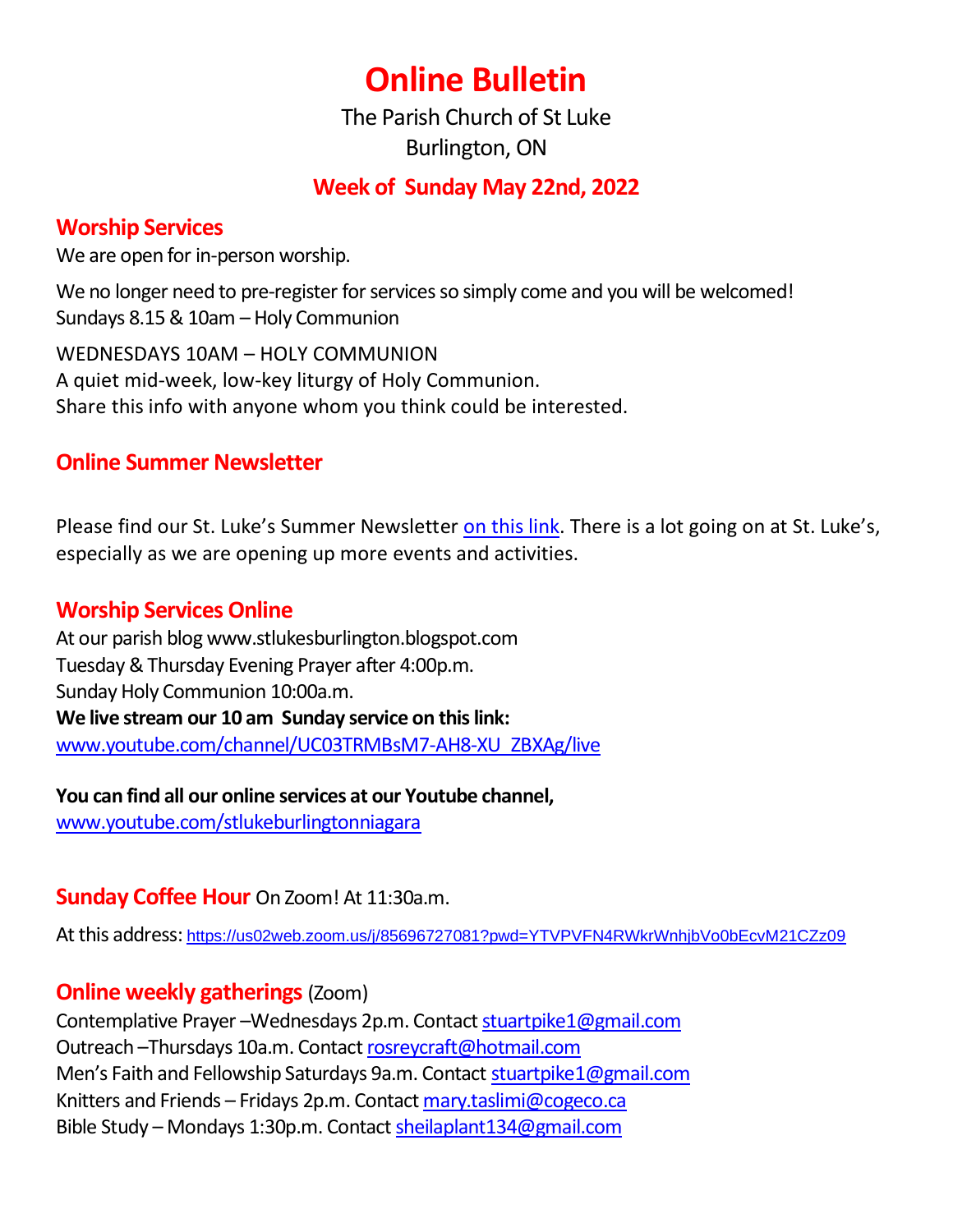#### **St. LUKE'S MISSION ACTION PLANNING**

Our next Mission Action Planning meeting will be on Wednesday May 25th, 7p.m. Fullness of Life in the Neighbourhood.

22 June - Our final meeting to put together our Mission Action Plan We hope that you will take this opportunity to help us chart the course for our future with a desire to grow our parish, not only in terms of numerical growth, but growing ourselves as Christians better able to make a difference for good for our community in the service of God's Kingdom and welcoming new people to join us. Please pre-register soon (so that we know you're coming) on this link: [https://us02web.zoom.us/meeting/register/tZ0pc-qhqz8pG9KXq9SUQ\\_kq\\_M0GX5usxTVf](https://us02web.zoom.us/meeting/register/tZ0pc-qhqz8pG9KXq9SUQ_kq_M0GX5usxTVf)

# **Our next Taizé Service**

will be Friday May 13<sup>th</sup> 2022. Please note that the video will be available on Friday afternoon.

#### **ST. LUKE'S DONATION ENVELOPE USERS**

Many parishioners who use a box of St. Luke's donation envelopes have not yet been able to pick up their new ones for 2022.

They are available in the office if you are able to stop by.

If you are still not attending in person services and have been mailing or dropping off your donation in an envelope from a previous year, be sure to write your name on the envelope. Envelope numbers often change year to year and an incorrect envelope number could mean that your donation is credited to the wrong person. If you include your name we are able to look up your new number and insure that you get credit for it. Thank you for your help.

#### **LIKE RUTH and NAOMI (See: book of Ruth)**

Sunday, 12 June, at 11:45am, in Room 201, any women who are widows are welcome to join in a casual gathering after church. For the time being, I encourage you to bring your own lunch. Coffee, tea (and wine!) will be provided. Rather than a (bereavement) support group, this is a supportive group. We will begin with a short prayer, and then the rest is up to you -including how much you participate in these meetings. We will be gathering on the 2nd Sunday of each month. For more information, please contact Rev. Sheila Plant.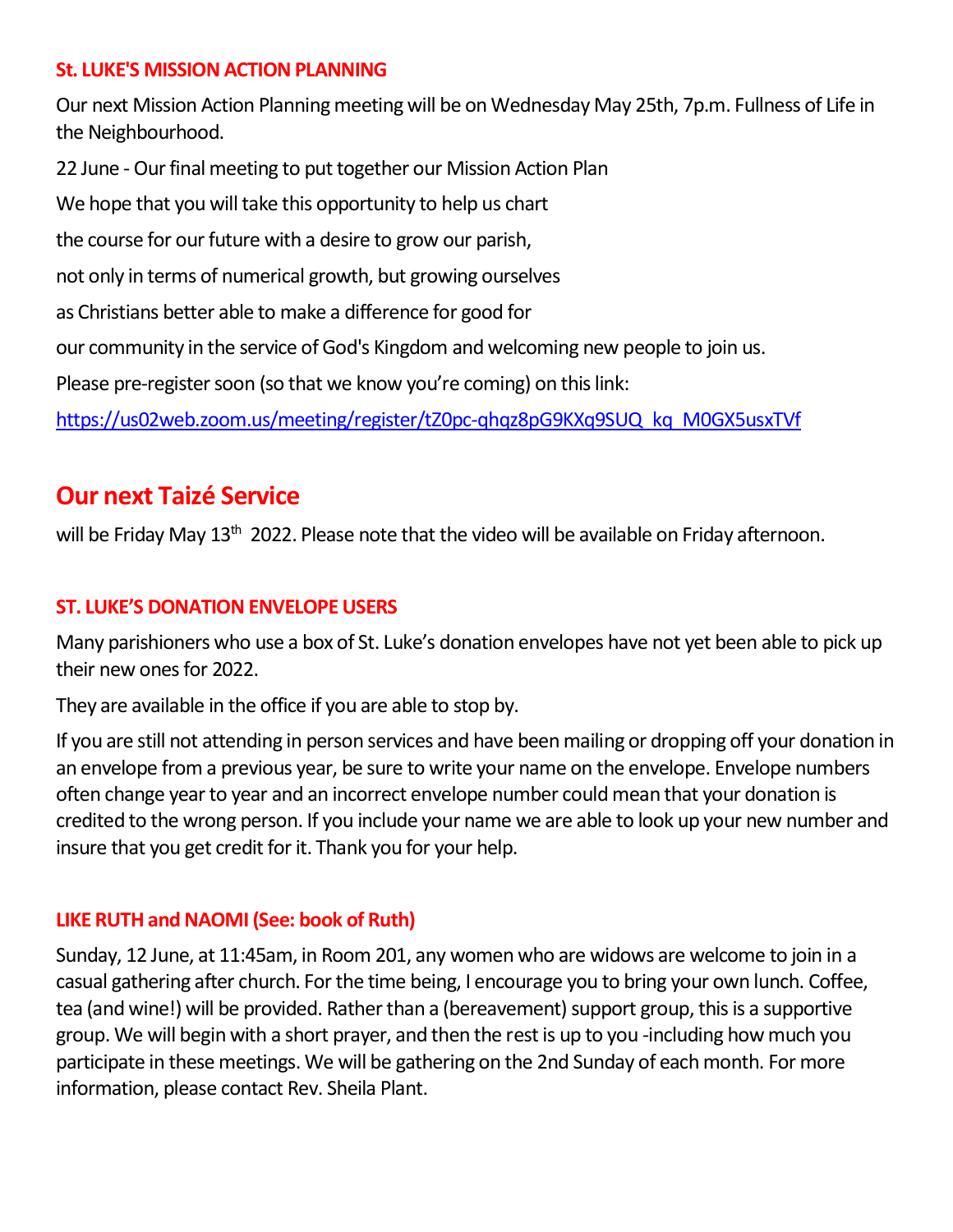#### **BDRA UPCOMING FUNDRAISER**

BDRA (Burlington Downtown Refugee Alliance) Outdoor Garage Sale on June 4, 2022. 9 – 1 p.m. Church Avenue south of the church entrance. Tables for Rent for you and your friends.

Table Rental goes towards Refugee Funds that support our Syrian Family and others in our community. Proceeds of the sale of your items go to you! Watch for details in the upcoming weeks.

For inquiries, please contact Heather White 905-639-2922 or email here: [whiteh@hdsb.ca](mailto:whiteh@hdsb.ca)

Also, the BDRA is generously donating a section to St. Luke's so we can sell plants with all profits going to St. Luke's Church (in lieu of our Spring Plant/ Garage Sale in the Parish Hall). If you have garden plants you are willing to split and sell please contact Terry Raybould at email [pokeyc@icloud.com](mailto:pokeyc@icloud.com) or call 905-681-2816.

# Have stuff to sell?



# Rent a table at our Downtown Burlington **Community Yard Sale**

# **Saturday June 4, 9:00-1:00**

On the lovely grounds of St. Luke's Anglican Church at 1371 Elgin St. Rental includes free publicity on social media and Burlington Post.

# Only 40 tables available! Contact Heather at 905-632-1025 or whiteh@hdsb.ca to reserve your spot

Rental fees support refugee needs in Burlington. Table profits go to you, the seller.